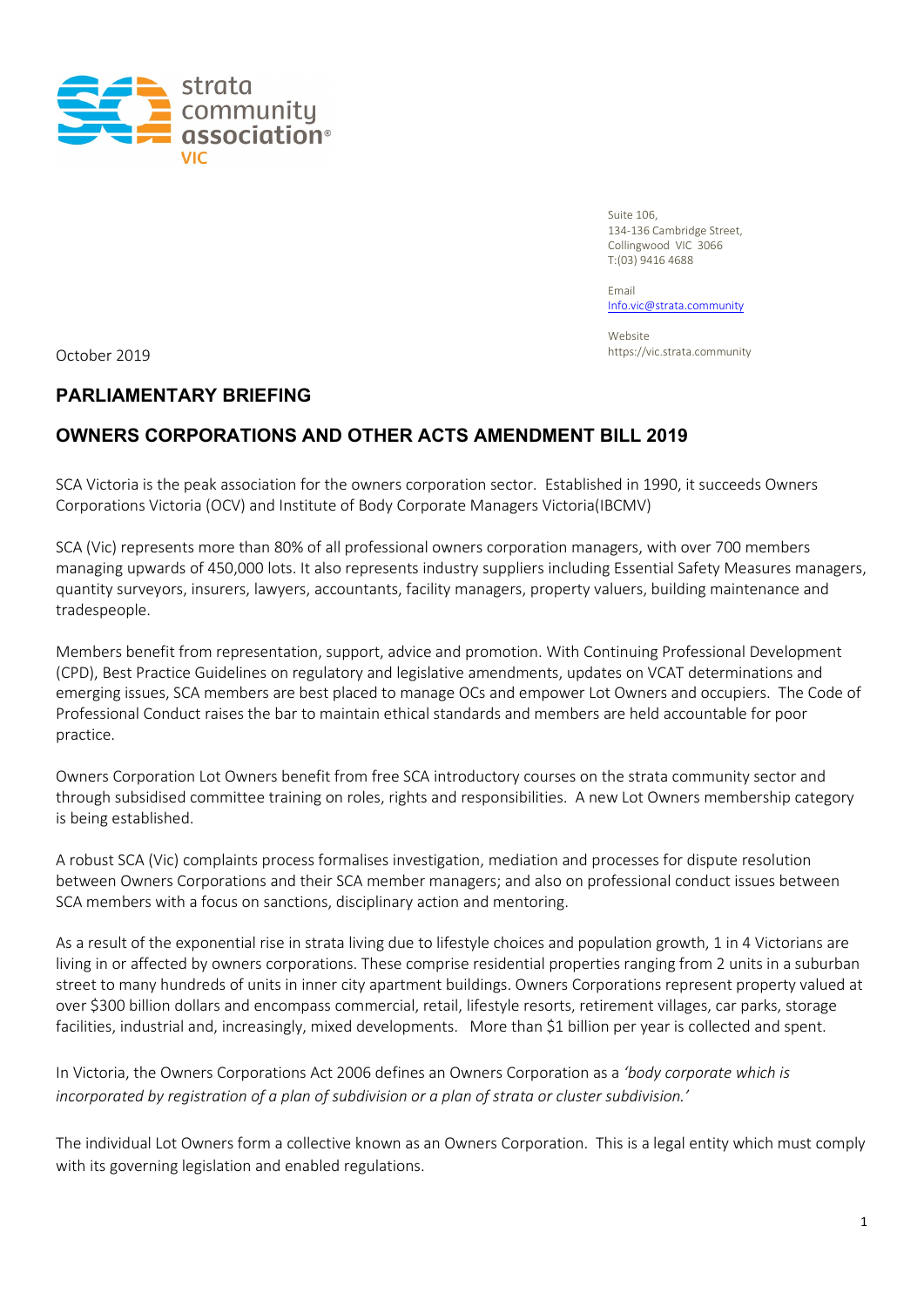

Owners Corporations can choose to appoint a registered manager who will act on their direction, including engaging contractors for maintenance and repairs, on behalf of the OC.

The responsibility to maintain common property and shared services is that of the owners corporation. The manager assists the OC meet these and other obligations. As part of the Annual General Meeting, Lot Owners collectively agree on a budget to the fund ongoing maintenance and shared service costs. Items agreed can include the management fee, caretaking costs including gardening, utility charges, repairs to essential services and insurance premiums. These are funded through fees/levies.

Only Lot owners have a vote and that vote can be exercised as one vote one value, or, in Victoria, that can be based on the Lot Entitlement which may include carpark and storage spaces.

Legislation does not permit tenants and other residents to be members of the Owners Corporation or to vote.

A Registered Manager is defined and dealt with in Part 6 of the Owners Corporations Act 2006 (Victoria), which sets out the appointment and removal of a manager, functions of manager where there is a committee, or no committee, the duties of a manager and other matters, including provision for a manager to return records within 28 days of termination of appointment by the Owners Corporation.

To put the Owners Corporation sector in context:

#### Clause 5 - new tiers

| Number of lots in<br>the owners<br>corporations | Percentage of<br>owners<br>corporations in<br>Victoria |
|-------------------------------------------------|--------------------------------------------------------|
| $0-2$ lots                                      | 75.33% TIER 5*                                         |
| $3 - 9$ lots                                    | 15.32% TIFR 4*                                         |
| $10 - 49$ lots                                  | 8.31% TIFR 3*                                          |
| $50 - 99$ lots                                  | $0.58\%$ TIFR $2*$                                     |
| 100 or more lots                                | $0.46\%$ TIFR 1*                                       |

#### Table 1: Size of owners corporations in Victoria –

#### Source: Consumer Property Acts Review Issues Paper No. 2 Owners corporations

\*tiers added/amended by SCA (Vic)

SCA (Vic) notes that it submitted concerns relating to the following matters and these have been accepted and withdrawn from the Bill before the House. We thank the Minister for listening and acting to avoid:

1. Increased risk exposure to individual lot owners and their owners corporations, who may remain ignorant to the risks when not required to collectively insure.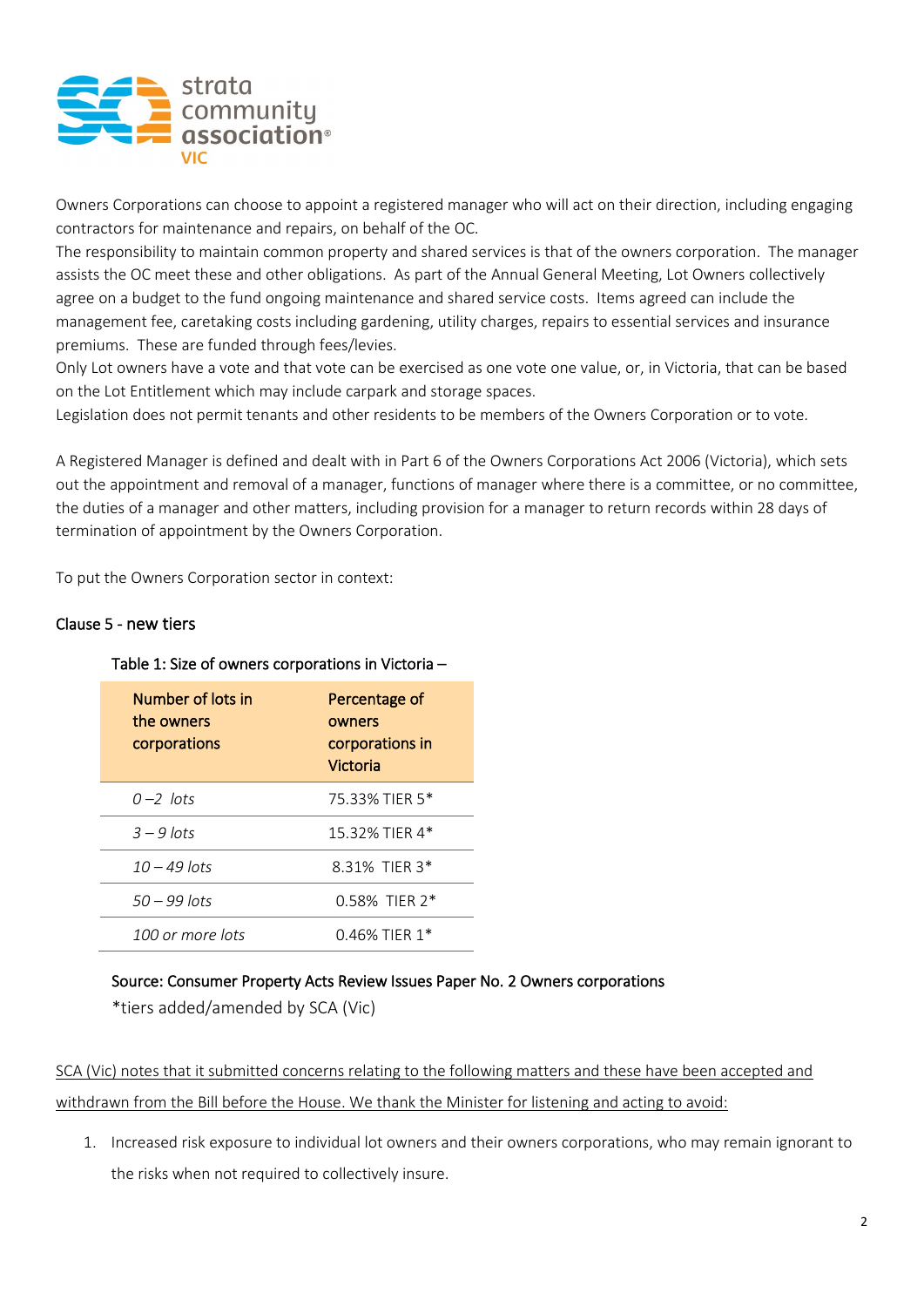

- 2. Increased disputes as a result of the definition of 'occupiable lots' and unfair application of its use in determining quorums, proxies and powers of attorney that may be held.
- 3. Higher risk of non-compliance as a result of failure to comprehend the over complicated tier system.

# URGENT ISSUES WITH THE BILL

As submitted to the review, SCA (Vic) again flags these urgent issues and seeks amendments to the Bill before the House:

- 1. Excessive compliance costs to businesses and significant financial burden on owners corporations to comply with the preparation of financial statements in accordance with Australian Accounting Standards.
- 2. Limiting the number of proxies for all tiers of owners corporations will significantly impede an owners corporations ability to achieve a quorum, make decisions and unfairly limits the number of proxies that can be held by a single person. This proposed limitation is a restriction on a person's fundamental right.
- 3. Failure to introduce minimum professional standards of education and training, including ongoing compulsory professional development (CPD) and a pathway through accreditation to a registration regime. At the same time, this government has brought in Registration of Trades which "aim to deliver greater individual accountability for non-compliant building work, confidence that tradespersons have adequate qualifications, skills and experience, incentives to improve individual skills and training in the building industry (including completion of apprenticeships); and a reduction in the incidence of non-compliant building work."<sup>[1](#page-2-0)</sup>This change acknowledges the increased risks in the built environment and seeks to address building defects. SCA (Vic) believes higher registration requirements will acknowledge the increased complexity and legal risks in the OC environment.

The Strata Community Association seeks to raise the bar, improve standards and accountability; and aims to have industry participants who are professional, well qualified and up to date on regulatory changes to ensure compliance. Owners Corporations Managers are the custodians for Lot Owners - they manage \$300 billion dollars of their assets. This Bill and its enabled regulations add to the complexity and importantly, liability, for Managers who act on behalf of the Lot Owners who appoint them. Poor practice has impacts on Professional Indemnity insurance premiums and acts as a barrier to recruitment.

<span id="page-2-0"></span><sup>1</sup> [https://www.vba.vic.gov.au/news/news/2019/victorian-government-to-release-list-of-trades-prioritised-for-registration-in](https://www.vba.vic.gov.au/news/news/2019/victorian-government-to-release-list-of-trades-prioritised-for-registration-in-october)[october](https://www.vba.vic.gov.au/news/news/2019/victorian-government-to-release-list-of-trades-prioritised-for-registration-in-october)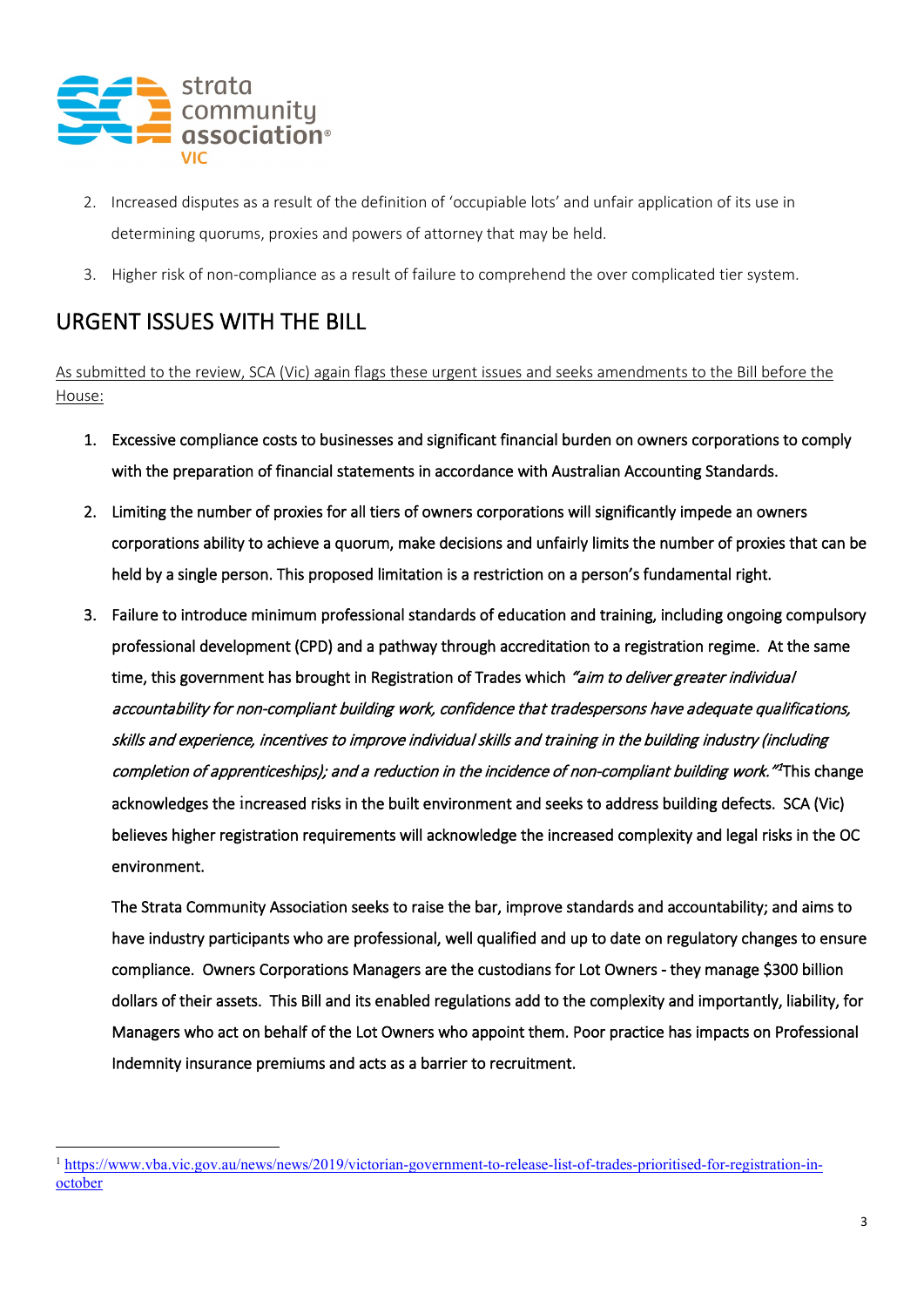

## CONCERNS WITH AFOREMETIONED URGENT ISSUES

#### 1. ACCOUNTING STANDARDS

Excessive compliance costs to businesses and significant financial burden on owners corporations to comply with the preparation of financial statements in accordance with Australian Accounting Standards.

#### Clause 17 of the Bill amending Section 34 of the OC Act – Financial Statements

 Requiring annual financial statements to be prepared in accordance with the Australian Accounting Standards will place significant and additional financial burdens on OC Management firms, and ultimately the lot owners within owners corporations themselves.

SCA (Vic) has previously provided its **Accounting Practice Guidelines and Reporting Standards to CAV and the** Minister.

SCA (Vic) urges CAV recognise the expertise of our members and work with the peak body to add value and relevance. Development of any accounting regulation will significantly impact the sector we represent. SCA already supports the sector with established and respected best practice standards. Any move to adopt a different standard should only be undertaken after in-depth consultation and in agreement with the peak body for professional OC managers. We urge CAV set up a reference committee and/or approach the Accounting Standards Board to establish an Australian Accounting Standard for OC's, with SCA (Vic) having a seat at that table.

This new section introduces the obligation for tiers 1 & 2 to prepare their financial statements in accordance with Australian Accounting Standards [AAS].

These changes were previously proposed within the Regulatory Impact Statement to the review of the original 2007 OC Regulations, not were NOT introduced, to CAV's credit, within the OC Regulations 2018.

We reiterate our previously expressed concern together with CAV's response and own statement of reasons below:

*"CAV notes stakeholder concerns regarding the proposed introduction of the AAS as the prescribed standard*  for the preparation of annual financial statements. Whilst the objective of improving the financial *management of owners corporations over time is important, CAV accepts that introduction of this measure with a short lead-in period is likely to impose additional compliance costs. As such, proposed regulation 7 has been removed. CAV will continue to consult with stakeholders to determine how best to improve the financial management of owners corporations. Reasoning presented by SCA (Vic) included highlighting the implications for professional managers to comply with the new financial management standards being introduced. It is understood the purpose of introducing these standards is simply to define the 'auditing' requirements and upon close review revealed the following.* Requiring annual financial statements to be prepared in accordance with the Australian Accounting Standards, would place a significant financial burden on owners corporations."

This is because the majority of owners corporations do not currently have their financial statements prepared by a professional accountant, and would therefore not be familiar with the requirements of the AAS. Other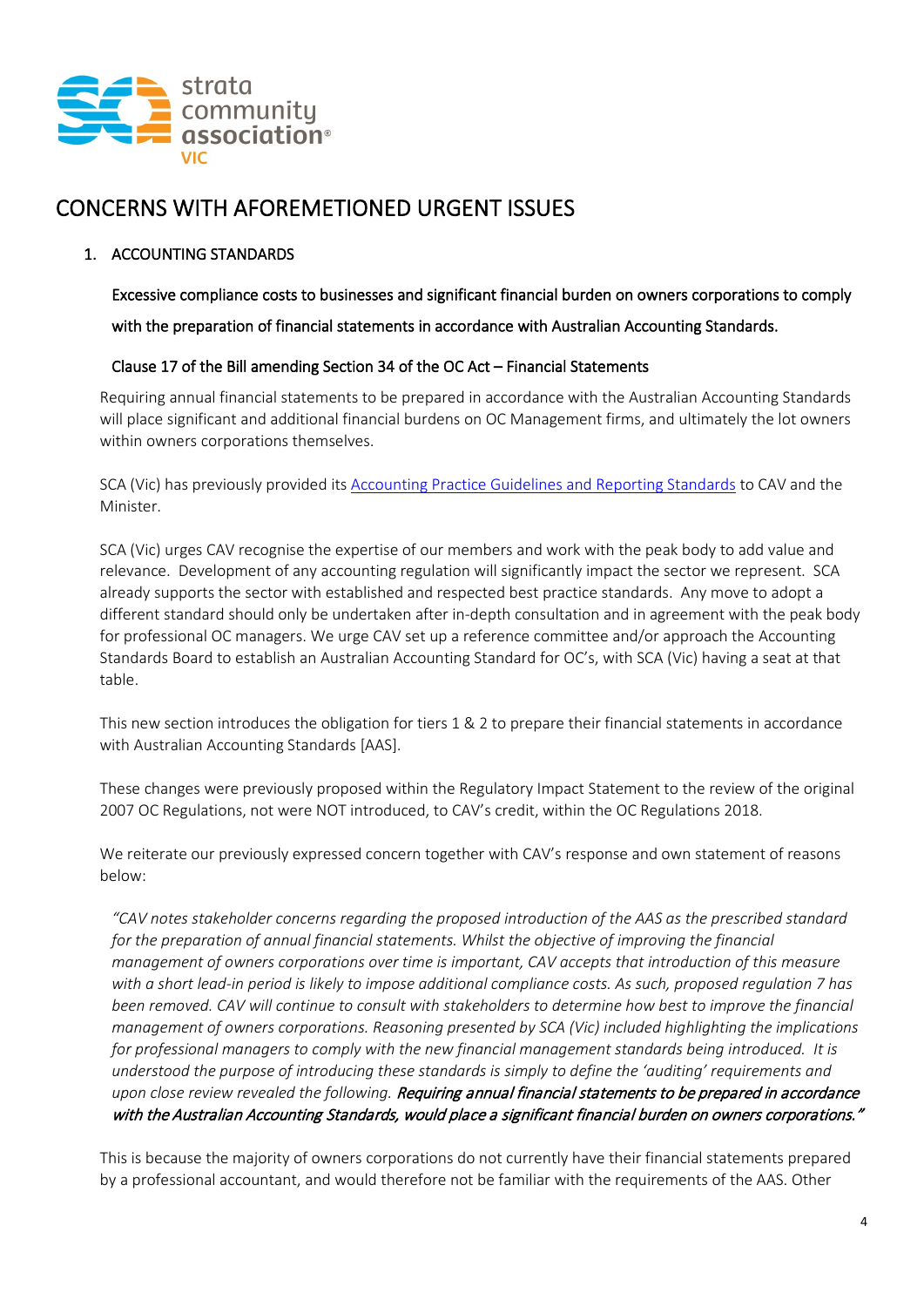

stakeholders also argued that current industry practice for many owners corporations differs from that prescribed under the AAS, particularly in relation to the treatment of capital items.

SCA (Vic) anticipates this reform will be disastrous. It will introduce significant complications and issues, without achieving the desired policy outcome of improved governance. The Bill appears to require non-accountants to comply with accounting standards. The full impact of such requirements is not fully known. SCA is concerned this will be burdensome and fears unintended consequences that outweigh any benefits to the OCs.

Currently there are no prescribed standards for owners corporations to meet. As the peak body, SCA has long established its own **Accounting Practice Guidelines and Reporting Standards** last updated in 2016.

#### We urge the Minister to maintain the status quo, Clause 34(1) should delete the requirement that annual financial statements must be prepared in accordance with AAS.

The changes will require at a minimum, upgrades of accounting programs. New programs/software will need to be developed just to meet this requirement, be tested and sold to the market by providers who are willing to invest in it and then be purchased at significant cost to OC businesses and accounting firms. Additional qualified accounting staff will need to be employed by OC management firms to comply.

In practice, the price of services offered to the consumer will in turn have to allow for these added business expenses and be passed on to lot owners and to tenants.

It is also stressed that while the changes only require tier 1 and 2 OCs to comply with producing financial statements to the AAS, ultimately the new software will be used to deliver a service to all OCs to avoid duplicate systems. This may impose unnecessary additional expenses on tier 3 and 4 OCs who choose to be managed professionally.

We reiterate that an OC is a very different creature to other types of entities such as companies, incorporated associations, etc. who are governed by the Corporations Act.

#### For example: *Assets – treat as an expense*

AAS requires assets purchased to be reported as Assets in the balance sheet and then depreciated over the life of the asset. Such a treatment is not appropriate for an owners corporation.

The OC must account to its members for its income and all expenditure, regardless of whether the expense is capital by nature. If an OC pays \$10,000 to purchase furniture and equipment for an on-site building manager, that money has gone and is no longer available for lot owners to spend.

An OCs accounting has traditionally expended the entire amount in the year of acquisition, but this is regularly queried by auditors. For this reason, it has been included in the aforementioned SCA (Vic) Accounting Practice Guideline that gives recommendations as to accounting treatment:

*"All expenditure, even capital expenditure, is to be reported in the income and expenditure statement. Assets should not be depreciated over time but reported in the year of purchase."*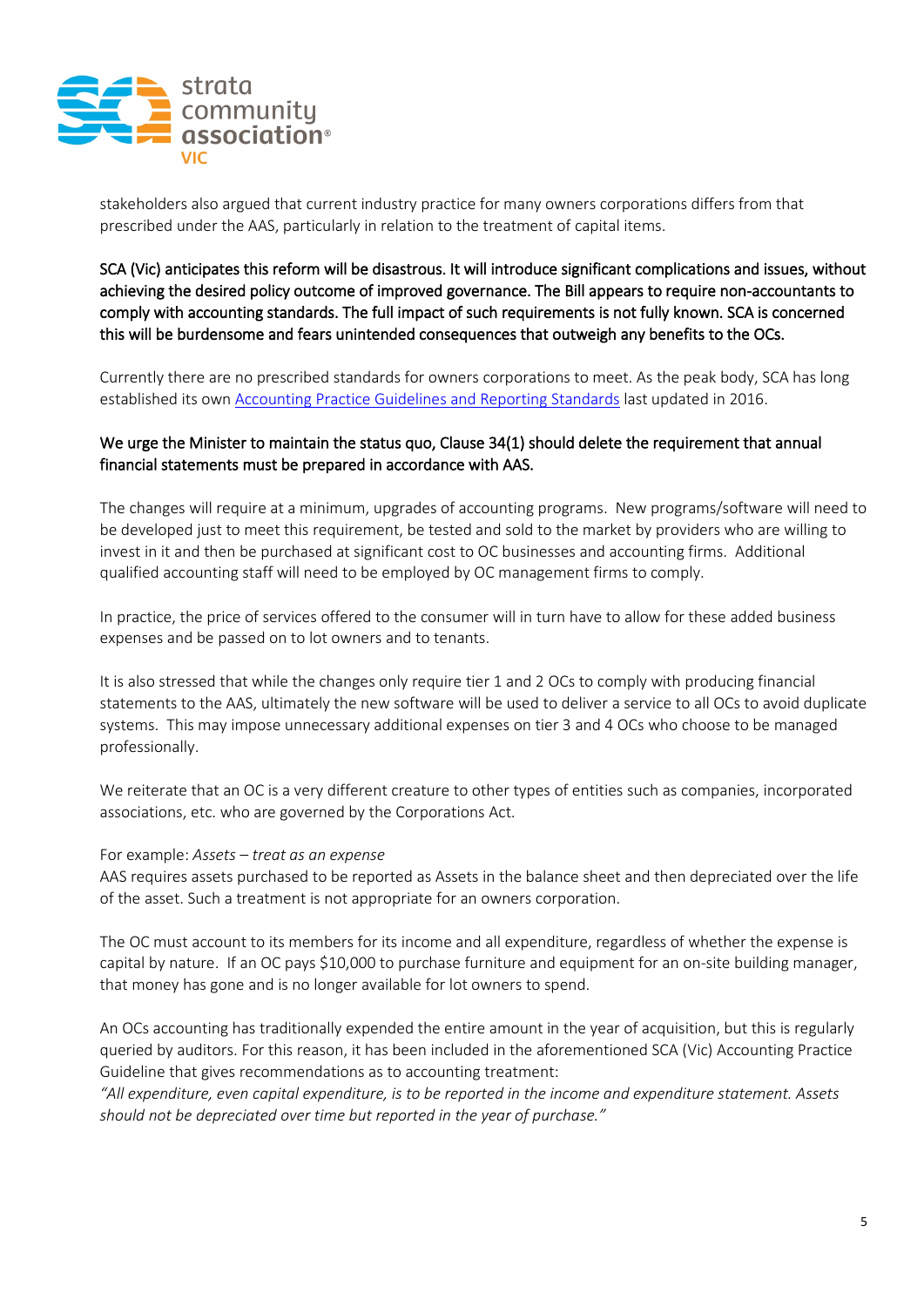

#### The negative impacts resulting from the application of AAS to OCs cannot be overstated.

- It will actually reduce owners' understanding of financials presented; and
- It will significantly increase costs to owners going forward.

#### The cost of an OC audit/review under the AAS regime will also increase significantly.

Another complication is capital expenditure on improvements. For example, an OC may add a security gate and fence to the property, using OC funds, or even a special levy. This is capital expenditure (building improvement). Should it be capitalised? The fence forms part of common property so belongs to all owners as tenants in common, it is not an asset of the OC, despite OC funds being applied. This would be a nightmare for auditors and inexperienced managers.

There is another reason why this change is not necessary. Maintenance plans/funds will now be required for tier 1 OCs and optional for tier 2,3,4, and 5. This provides OCs with a de-facto form of positive asset depreciation by way of maintenance funds. For example, new carpet is installed throughout the building. A company or incorporated association would treat that as an asset and depreciate it over the life of the carpet (say 10 years). An OC would have identified that the carpet will last 10 years so saves 1/10th of its cost each year and pays for new carpet as an expense in the maintenance fund.

#### SCA (Vic) strongly urges the Parliament to reconsider the introduction of this additional requirement - with current known disadvantages outweighing the benefits of any unclear audit process that may be performed.

If, at all, requirements are to be set, it could be similar to those prescribed for owners corporations certificates (under s151 of the OC Act and within the OC Regulations). Basics could be established as a starting point and provide elements against which audits can be conducted. The SCA (Vic) industry Practice Guideline aims for a better understanding and is to support determination of relevant prescriptive requirements.

The position of SCA (Vic) is consistent with the most recent submission of [Kelly + Partners Chartered](https://stratacommunity.sharepoint.com/sites/VIC/Shared%20Documents/Advocacy/Kelly%20+%20Partners%20Chartered%20Accountants%20(Peter%20Dawkins)%20(PDF,%202.4MB))  [Accountants;](https://stratacommunity.sharepoint.com/sites/VIC/Shared%20Documents/Advocacy/Kelly%20+%20Partners%20Chartered%20Accountants%20(Peter%20Dawkins)%20(PDF,%202.4MB)) as submitted to Bill Exposure Draft 10<sup>th</sup> May, 2019.

#### 2. PROXY FARMING and PROXY CROP SHARING

Limiting the number of proxies for all tiers of owners corporations will significantly impede an owners corporation's ability to achieve a quorum, make decisions and unfairly limit the number of proxies that can be held by a single person. This proposed limitation is a restriction on a person's fundamental right.

#### Clause 42 – introducing section 89 (D)

Section 89 in the current Act has worked well and in SCAs view affords sufficient protection. Indeed, not one matter relating to proxy farming has been taken to VCAT in 13 years.

Limitations on the right of a lot owner to appoint a proxy is a limitation on their fundamental right. According to ss 72(f) & 76(2)(d), this pertains to annual and special general meetings.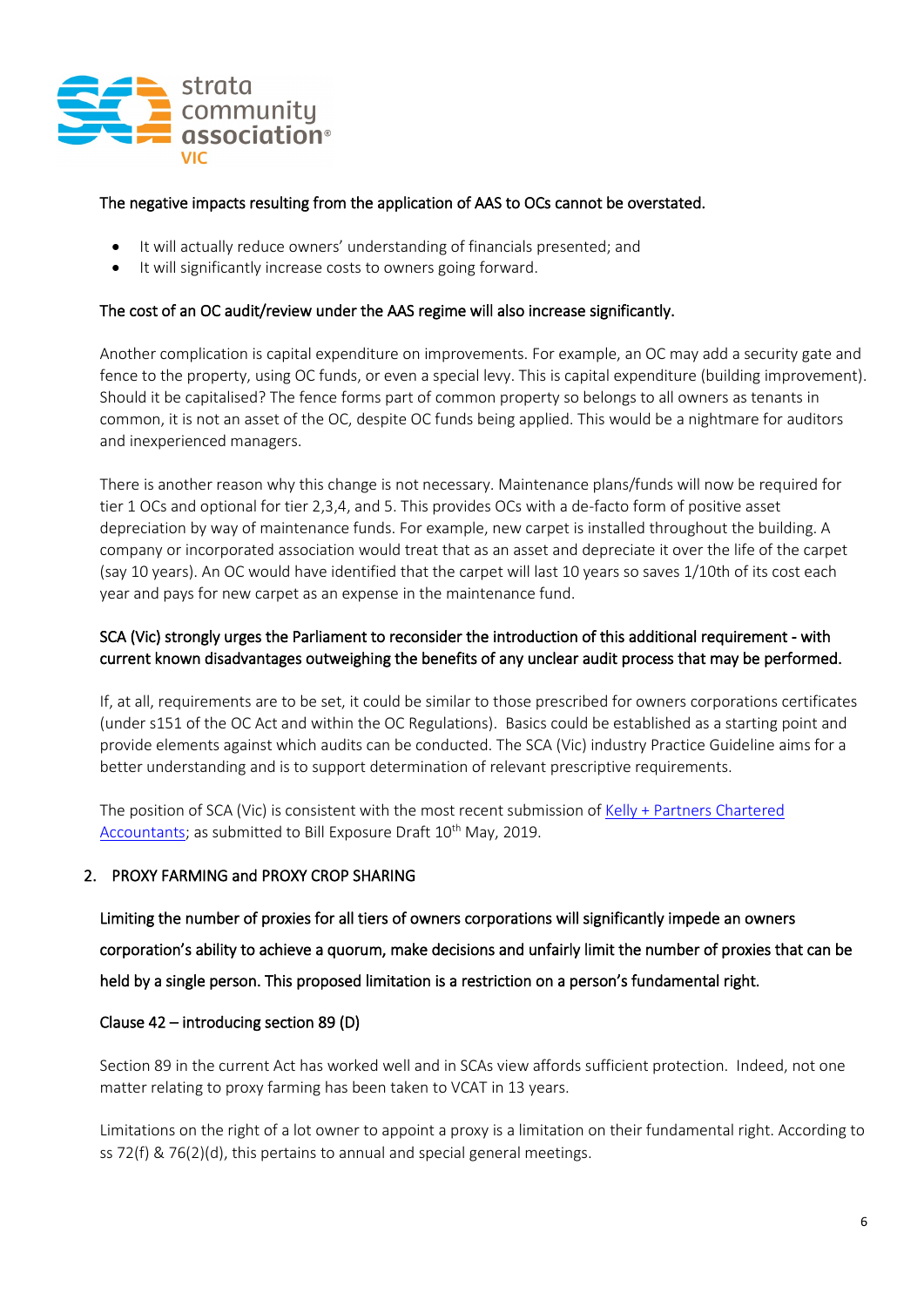

In the experience of the majority of SCA (Vic) professional strata manager members, managing 450,000 lots, proxy farming is minimal. The proposed legislative change will have significant and adverse impacts on decision making in owners corporations; particularly tier 3-5 OCs which represent 98.96% of OC developments in Victoria.

The well-known apathy of lot owners in many OCs results in high non-attendance at AGMs and general meetings. Lot owners may currently submit a proxy appointing their chairperson and/or strata manager to cast votes on their behalf. If either of these nominated representatives receive more than the number of proxies under the new regime in this Bill, how does that person (chairperson/manager) determine which lot has the right to cast their vote? This proposed change would deem all other votes invalid.

Limiting the ability of lot owners to appoint a trusted chairperson or manager to cast their vote will make it more difficult to achieve a quorum for a meeting and to pass resolutions which are often urgent in nature.

The OC Act currently prohibits a person from requiring or demanding that a lot owner give another person a proxy or power of attorney for the purpose of voting at a meeting or in a ballot of the owners corporation. Instead of this amendment, CAV may be better placed to investigate the very small number of complaints it receives and take action where proxies are being misused. Enabled regulations could enforce penalties that may be imposed under the existing provisions of the OC Act.

Perversely, those that want to 'game' the system will continue to do so even if proxy 'farming' is restricted. Instead, it would see the rise of the similarly natured proxy 'crop-sharing' – where the proxies are redistributed among their hand-picked crony committee members.

#### Despite the good intentions of the proposed legislative amendment, restricting proxies will have unintended consequences and become counterproductive.

If CAV introduces any such limitations it may be more relevant to consider its application to the Tier 1 OCs only and/or meetings at which the initial owner (builder/developer) may still be a member of the OC. As stated, proxy 'farming' is not an issue significantly impacting the vast majority of OCs in Victoria and there is no material problem to solve. Restricting it would be a solution in search of a problem and result in unintended consequences.

A more efficient management process for absentee voting and deterring misrepresentation of a persons voting rights, may be to mandate the use of voting papers. In such instances the lot owner can simply complete, sign and return the voting paper to ensure their vote is counted towards the outcome they wish to achieve. The voting paper should include all known resolutions to be put to the meeting alongside a selection to vote for / against or abstain from the vote. Use of a voting paper will enable each lot owner to engage more directly and cast a meaningful vote. A voting paper will also reduce ambiguity of interpretation of a person's direction to vote (if acting as a proxy) and lead to better decision making and accountability of lot owners.

Legislation should also be updated to recognise online voting platforms which currently exist and are operational nationwide, which allow real time recording of votes cast. This also reduces costs on OCs. SCA (Vic) notes that under the current legislation directed proxies are permissible. However, is not understood why proxies are invalid to appoint a manager.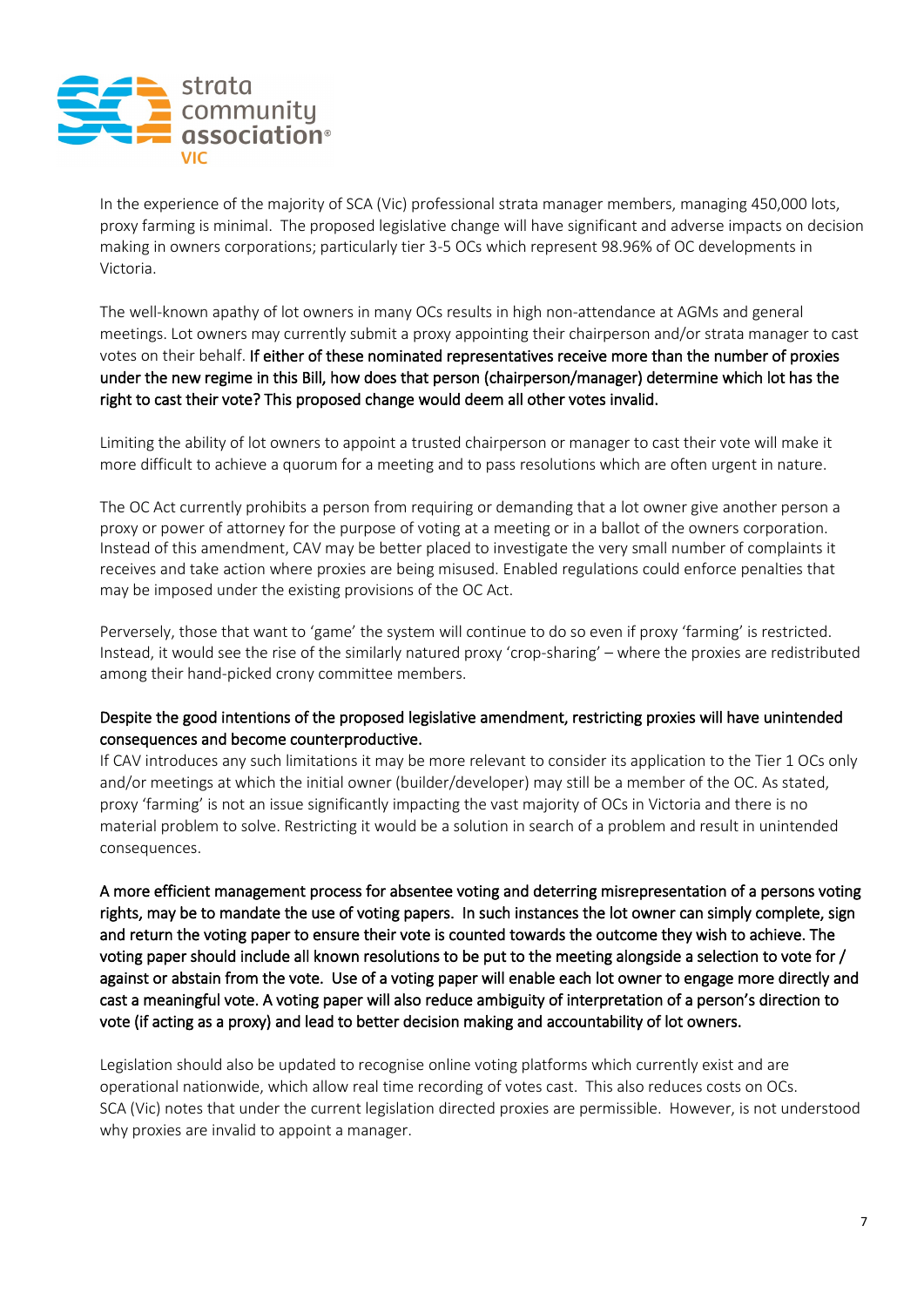

## 3. REGISTRATION OF OC MANAGERS - MINIMUM QUALIFICATIONS COMPULSORY PROFESSIONAL DEVELOPMENT

Failure to introduce minimum professional standards of education and training, ongoing compulsory professional development (CPD), and a pathway through accreditation to a registration regime.

Clause 74 of the Bill amending Section 179 Consideration should be given to the OC Act Eligibility for registration and inclusion of minimum level qualifications.

SCA (Vic) urges the Minister and CAV to introduce compulsory CPD and Accreditation through it, the peak industry body. We propose the staged introduction of Certificate IV as a minimum qualification and ongoing training as a pathway to registration. Current registered Owners Corporations Managers would be 'grandfathered'; and the courses would be developed with RTOs and TAFEs by SCA (Vic) to reflect current industry practices and obligations.

We only have to look at current and foreshadowed, emerging and impending financial and structural disasters as a result of failing regulation in the building industry (i.e. flammable cladding & defects) and its impact on the safety and security of residents and lot owners in OCs and on everyone in the built environment.

Currently, Strata Community Association (Vic) is partnered with RMIT to deliver the Certificate IV in Strata Community Management. SCA (Vic) is committed to providing; and delivers; training and industry qualification courses to its members, to ensure OC/ strata managers are equipped with up to date knowledge of their everincreasing liabilities and responsibilities as agents of their owners corporations.

We call on the Minister to introduce a set of minimum qualifications and utilise SCA (Vic) accreditation as a pathway to the aforementioned registration regime and a Diploma level qualification for the Director [or nominee] of the OC business. A Certificate IV for practising Strata Managers should be the minimum qualification. SCA delivers introductory training nationally through its [A100 here](https://www.strata.community/about-us/education/a100---introduction-to-strata) and will provide continue to develop and deliver Victorian relevant training.

We also understand that the Australian Industry and Skills Committee recently endorsed a new CPP Property Services Training Package (package 8) which contains a new qualification called the Diploma of Property (Agency Management). CAV has since confirmed the units of competency within this qualification are being reviewed and updated. Upon reference to the course descriptors, it is evident that this Diploma is being developed to meet the Regulators requirements for the licensing/registration purposes of both real estate and strata management businesses.

SCA (Vic) is concerned this provides an unfair advantage to Real Estate Agents who also offer strata management services; i.e. marketing to the consumer that they are a 'one stop shop' when in fact they have never undertaken any training or education. This favours a significant minority of members who operate as real estate agencies as well as strata management businesses, and a wider, more significant number of real estate companies (i.e. non SCA members), who offer strata management industry wide. We believe this is confusing to the consumer, it also shows bias towards estate agents and we consider this to be anti-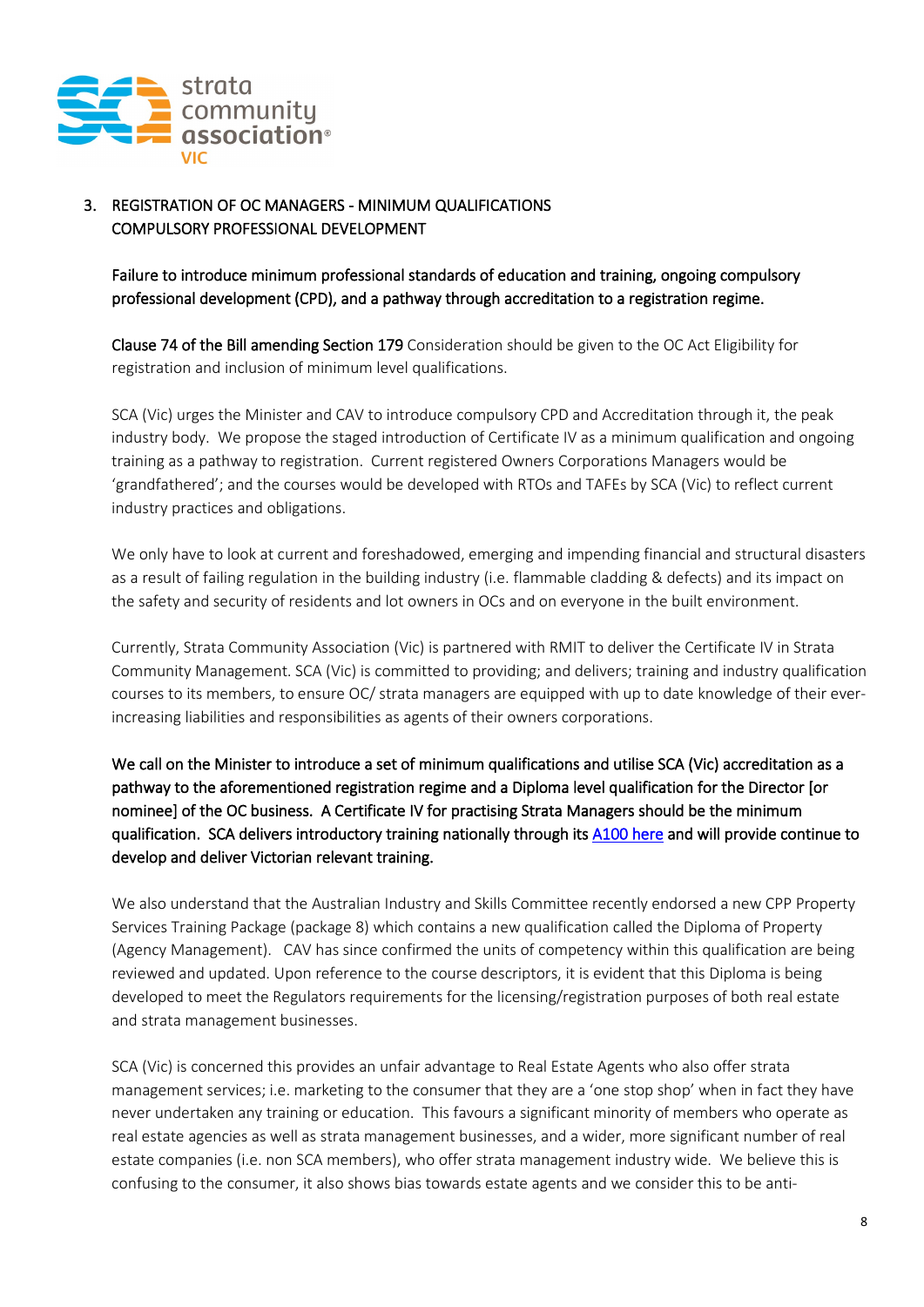

competitive. A full Registration regime offers protections to the consumer as all OC/Strata Managers will be required to meet minimum education and ongoing training (CPD) standards. We suggest as a starting point, CAV may wish to consider the WA *Strata Titles Amendment Act 2018* which imposes a comprehensive set of statutory duties on strata managers including to hold minimum education requirements as set out in the Regulations. The Regulations will list what qualifications a strata manager must have and the timeframe by which they must have obtained that qualification.

SCA (Vic) looks forward to partnering with CAV to deliver training to Owners Corporation Managers, to uphold professional standards and practices in the industry.

## Consumer Education Forums

We call for a Memorandum of Understanding to be negotiated with SCA (Vic) to produce and deliver forums across Melbourne metro and Regional areas for consumers, Lot Owners and occupiers, service providers and local government staff to ensure they are sufficiently equipped to understand and comply with the new laws. This could also include inter-departmental and regulator information with VBA and DELWP on new pool and spa safety, for example.

Prior to and following the introduction of the current Act in 2006 and Regulations in 2007, CAV contracted this peak body and a stakeholder engagement consultant to produce consumer education materials and training. SCA (Vic) co-ordinated and held forums throughout Victoria. It was evaluated as extremely useful by attendees. With these amendments and an RIS process we urge CAV to engage SCA (Vic) to do the same as soon as practicable.

# CLAUSE COMMENTARY

#### Clause 7 of the Bill inserting new section 17A of the OC Act – Water on common property

While the intent of this new section is welcome, the drafting may be unintentionally detriment to OCs. It appears to create an unwarranted and unacceptable liability on the OC. It legislates that an OC becomes liable for water that flows 'on the common property'. This is in contradiction with the provisions in Section 16 of the Water Act 1989. Consideration should be given to clarifying the purpose of this section within the wording used; i.e. to grant the right for an OC to harvest water by capturing water that falls, is located on or flows from the common property.

## Clause 13 of the Bill inserting Section 23A of the OC Act - Owners corporations may levy fees in relation to insurance

To achieve the intent of this section and enable OCs to levy fees in relation to insurance, authority should be given to an owners corporation to recover the cost of an increase in an insurance premium based on the assessed risk of any particular lot; i.e. where the use of a lot is designated for a purpose that increases the risk exposure to the OC development as a whole and subsequently increases the premium payable e.g. a tattoo parlour. This is distinct to only having the authority to recover an increase in the premium after it is driven up by a particular and qualifying claim.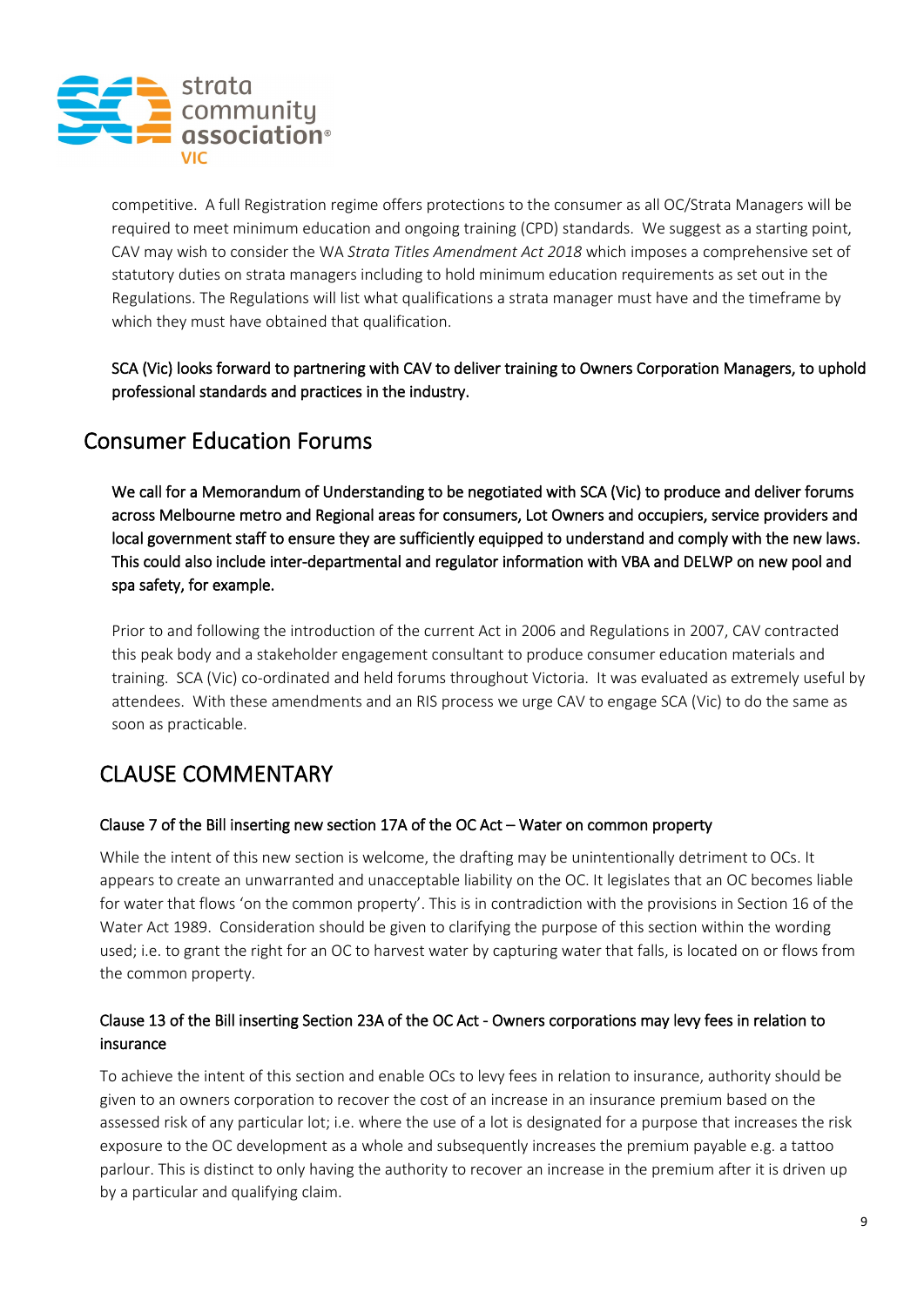

#### Clause 14 of the Bill substituting words in Section 24 (2A) of the OC Act – Extraordinary Fees

#### Clause 26 of the Bill amending Section 49(1) of the OC Act – Cost or repairs, maintenance or other works

The Bill proposes that the word 'undertaken' be removed and substituted with 'carried out' within Section 24 and s49(1) of the OC Act. Query is raised if this change is to clarify the frequently addressed issue at VCAT as to the cost only being recoverable after the fact (i.e. the work having been completed). If yes, and the issue relates to the tense of the word; i.e. and/or to be carried out, or only after work is carried out, we confirm that the even with the substitution of this word as proposed, the contention remains.

#### Clause 15 of the Bill amending Section 28 of the OC Act - Liability of lot owners

The Bill introduces an owners corporations authority to levy in ways other than by lot liability or the benefit principle, but it appears that section 28 of the OC Act fails to capture the liability of the lot owner to pay to the owners corporation, any such fees levied according to newly introduced authorities of an OC. Section 28 does not appear to capture the owners corporations right to recover as a debt owed to it, any unpaid fees levied by lot entitlement with respect to insurance premiums [s23A], or recovery of costs associated with insurance excesses and qualified insurance claims [s23A], or with regard to particular use of a lot [s23(3A)]. Section 28 therefore requires correction to avoid these unintentional consequences.

#### Clause 20 of the Bill addressing Section 37 of the OC Act - What must a maintenance plan contain?

SCA (Vic) welcomes the intent of the Bill to require the highest tier OCs to have a maintenance plan, and to the lesser extent the lower tiers to at least consider one. It should be noted however that the majority of Victorian OCs are between 3-9 lots and will fall into the lower tiered categories; therefore increasing the risk to all these owners who may choose not to contribute to a fund and face financial hardship at the time capital items of expenditure are required. We believe maintenance plans should be linked to depreciation of items to allow for end-of-life-replacement and any repairs. All OCs should have a maintenance fund.

The OC Act would also benefit from inclusion of a section under Maintenance Plans to determine how often the plan must be reviewed/updated; i.e. a 10-year plan after the first year is no longer a plan for 10 years but nine. By interpretation this would require the plan to be updated annually, incurring annual fees. A fifteen-year plan determined at the on-set provides for a 10 year plan up to five years into the plan so could be reviewed/updated every five years.

#### Clause 29 of the Bill inserting new Division 5A of Part 3 - Disposal of goods abandoned on common property

SCA (Vic) raises queries regarding this new and welcomed introduced power for an OC to deal with abandoned goods.

Of concern is that a limitation, possibly unintentionally, is imposed on OCs ability to remove abandoned goods i.e. only those that 'block access'. An OC, according to its ownership of common property, powers and functions needs the ability to remove any goods abandoned anywhere on common property e.g. sometimes goods are left within stairwells that are used as emergency exits, foyers, basements etc. It should not only be those left in driveways. Vehicles are a common and extremely costly issue but not the only problem.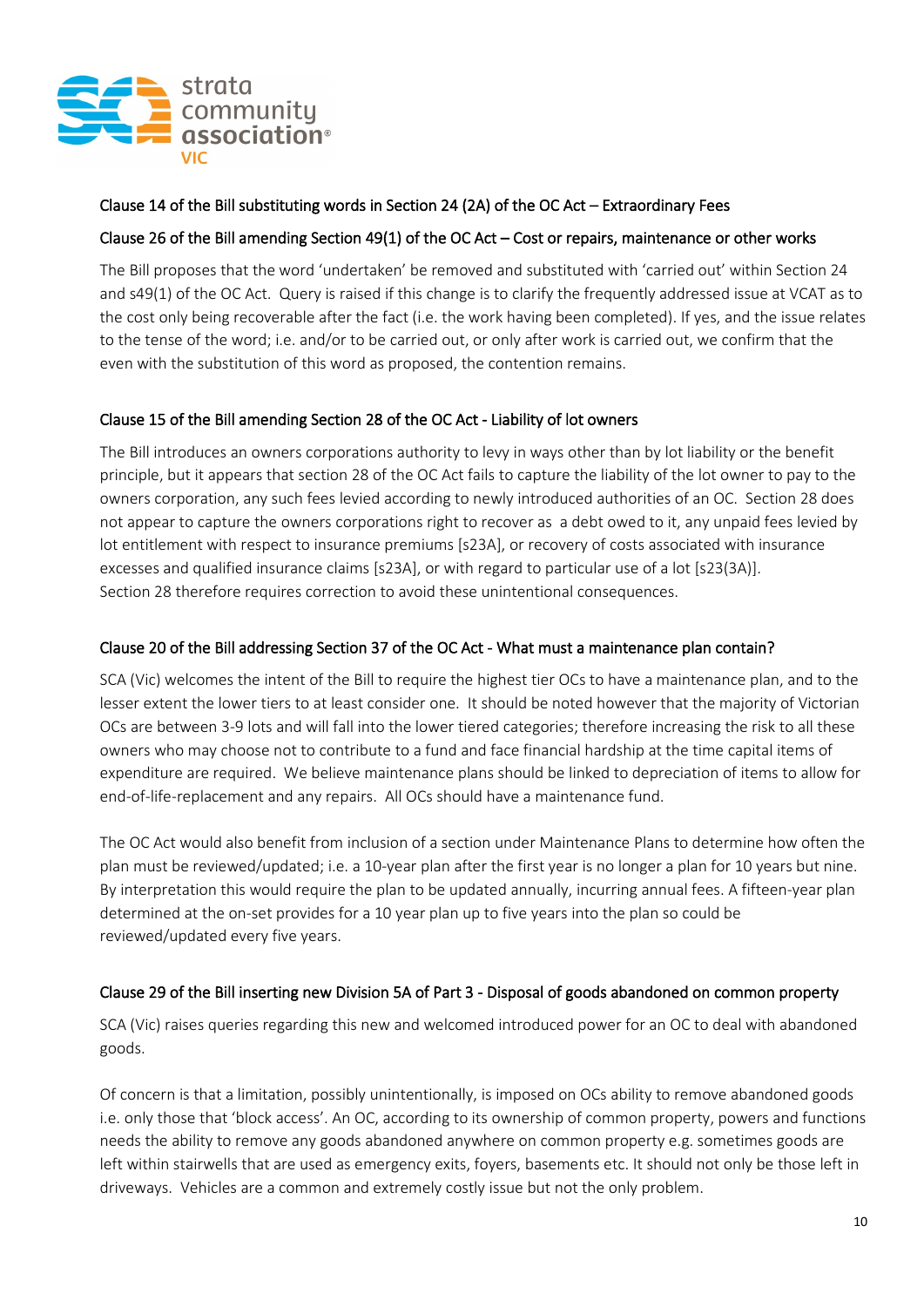

We also seek clarification of the following questions to avoid incorrect application of the removal process, as well as to minimise recurring problems.

- it is commonplace that the person/party abandoning goods in an OC is not known / is un-identifiable so to whom or how should notice be given? [s53B (2)]
- if an OC is only permitted to retain proceeds from the sale of abandoned goods that equal the expense incurred for their disposal, what must happen with any surplus funds received?  $[553B(1)(e)]]$ .
- Can costs recovered include cost to move and store the goods in a safe place, send notices etc. in addition to the cost to dispose of the goods?
- What is a 'safe place'? [s53C].

## Clause 31 of the Bill inserting s61(3) of the OC Act - Insurance for lots in multi-level developments

SCA (Vic) seeks clarity and correction on proposed section 61(3) of the OC Act. The draft proposes that liability to insure a building within a limited owners corporation is the responsibility of the limited owners corporation. However, section 30 of the Subdivision Act 1988 provides that ownership of common property affected by a limited owners corporation, is vested in the lots affected by the relevant unlimited owners corporation as tenants in common in shares proportional to their lot entitlement. If this section of the OC Act is not corrected it will leave owners within multiple owners corporations exposed to inadequate and/or non-existent insurance cover for all liable parties.

## Clause 34(2) of the Bill inserting Section 67(2)(k) - What documents must be provided at the first meeting?

To avoid unnecessary confusion SCA (Vic) suggests that an explanation be provided as to the type or particulars of the 'asset register' required; i.e. plant and equipment for building replacement (maintenance plan) purposes.

SCA (Vic) welcomes the stipulation of the additional documents that must be handed over at the first meeting of the OC. It will not only assist professional management of the OCs, but also equip an OC with data in a timely manner and avoid angst trying to obtain the details at a later time when issues arise.

It is unclear in subsection (2) of s67, to ascertain whether or not such warranties are capable of assignment. Legal advice provided to SCA (Vic) is that generally this is not possible, although welcomed.

## Clause 36 of the Bill amending Section 68 of the OC Act - Obligations of initial owner

The initial owner (builder/developer) in this Bill is now only responsible to comply with their obligations under the OC Act whilst only holding the majority of lot entitlements [s68(3)].

With ordinary votes requiring only one vote per lot, it may also be necessary to ensure initial owners are also obligated to comply with relevant sections of the OC Act whilst they are the owner of 'majority of the lots' also i.e. it should be either/or.

In this same section, there may be the opportunity to clarify the term 'initial owner', which as it stands may unintentionally capture the surveyor appointed by the developer; whom we understand can also apply (i.e. be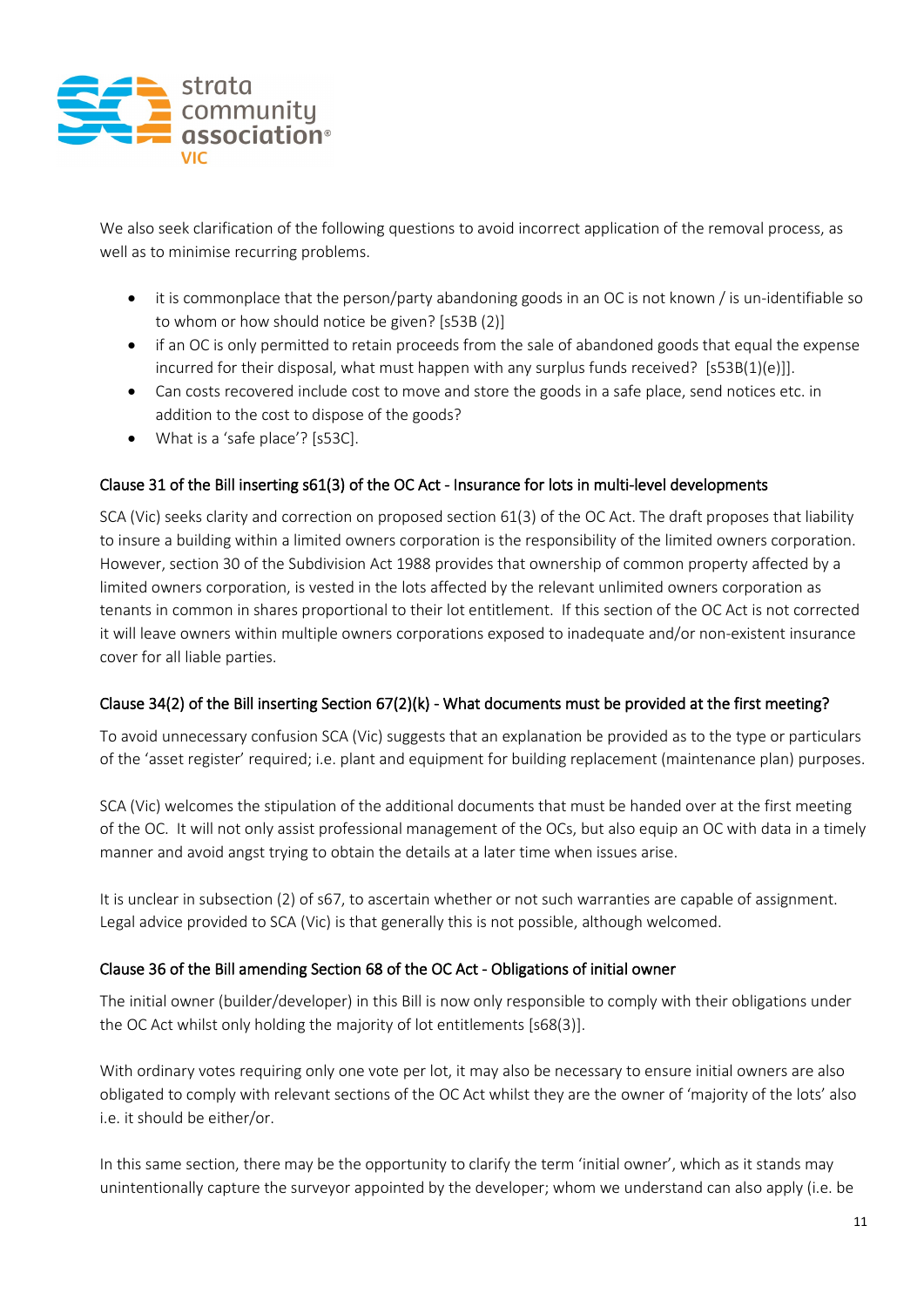

the applicant) to register the plan of subdivision. It may be, for the purpose of this section and similar, that it is the registered proprietor of the land at the time of registration, that is the 'initial owner'.

Clarification is sought also to confirm if the 'initial owner' is intended to be something or someone other than the 'applicant for registration of the plan of subdivision'; references as used in ss 66, 67, 67A, 67B & 143D. It appears they may be one in the same, with the definition given to 'initial owner' in the proposed Bill [s 68] being identified as 'the person who was the applicant for registration of the plan of subdivision', although both the term 'initial owner' as well as its meaning without the term is referenced throughout the proposed Bill in varying locations.

We identify also that section 4A to be introduced should include the word 'nor' after subsection (a) not 'or' which would indicate the provision of (a) or (b) applies to the initial owner rather than both provisions (by way of restrictions) applying.

CAV could also consider applying penalties on developers (initial owners & applicant for registration of the plan of subdivision) for non-compliance with their obligations under the OC Act [ss 67, 68].

We call for the Occupancy Certificate to be withheld until all building permits, documents, warranties and product information is provided by the initial owners to the OC. This will avoid issues with recalled items, replacement, repairs, faults, end-of-life dates for maintenance plans and; importantly, dangerous, noncompliant and substituted fixtures, fittings and building materials.

#### Clause 40 of the Bill amending Section 85(2(a) of the OC Act – Notice of ballot

It may be an unintentional consequence of this amendment that ballots only ever be open for 14 days as opposed to 14 days being a minimum; i.e. there appears to be no authority granted to an owners corporation to extend a longer time period for return of a ballot.

'the closing date for the ballot, being  $-$  (i) 14 days after the date of the notice '

SCA (Vic) also seeks clarity as to whether a ballot can be closed when majority of the ballots are returned and/or whether the ballot can only be closed after the full extent of the intended duration.

#### Clause 42 Division 6 of Part 4 substituted

SCA (Vic) acknowledges and welcomes the introduction of section 89C(2); committee members only appointing other committee members to represent them by proxy at a committee meeting in their absence.

To support the efficient use of proxies, a prescribed proxy form should be created for the sole use of committee meetings. The existing form provides for attendance at a general meeting, special general meeting, a ballot and/or for a lot owner to appoint a proxy to a position on the committee. It does not currently support a lot owner in their position as an appointed committee member to appoint a proxy in their absence to a committee meeting, disenfranchising them.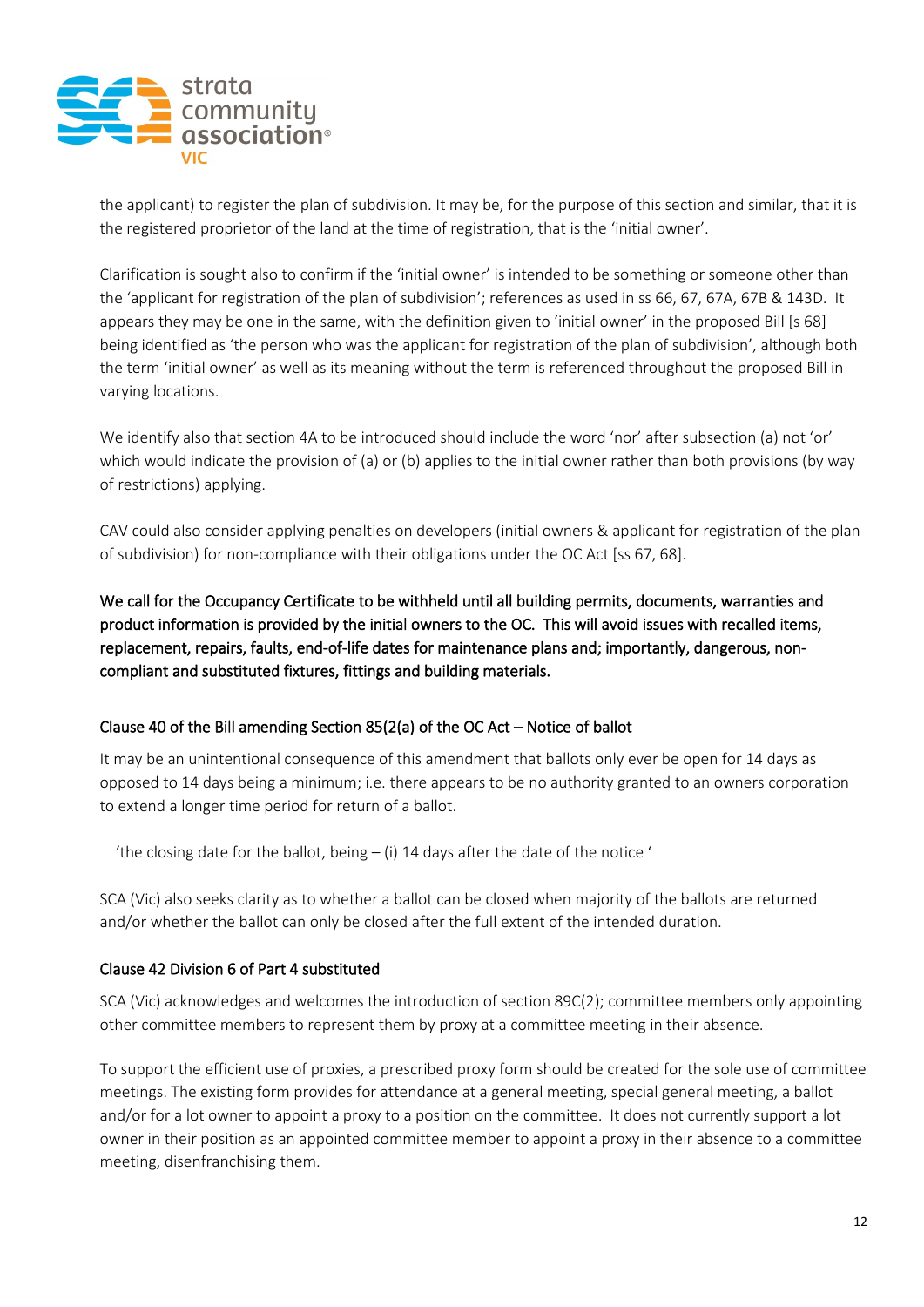

## Clause 42 of the Bill inserting a new Section 88 of the OC Act – Voting on a resolution of the owners corporation by ballot

This section provides that a person may vote on a resolution of the OC by completing the ballot form and forwarding it to the secretary of the OC 'in accordance with the rules of the OC'. The model rules of an OC however (being the default rules of all OCs) are silent on what this process is, so how does an OC comply in the instance where no additional/special rules have been registered?

It may require that the legislation reference 'in accordance with this Act' being the OC Act or that the existing Model Rules be updated to include basic provisions for an OC to adhere to.

## Clause 44 of the Bill inserting Section 97(1A) of the OC Act – Interim special resolutions

As stipulated in SCA (Vic)'s original submission, additional types of resolutions are not believed to be necessary. SCA (Vic) continues to support no change to interim special resolutions.

In principle the proposed change appears not to achieve much more than the existing provisions. It appears only to reduce the current requirements to achieve an interim special resolution with no greater gain. The newly introduced section s97(1A) appears to suggest that whilst a quorum is still required, as long as all votes cast are in favour, and none object, an interim resolution would be achieved. Therefore being recognised as an unopposed interim special resolution. It appears that the difference to the requirements of s97(1) is that lots may simply abstain from voting and not impact the OCs decision. If this is not the intent, and this section remains, then drafting may need to be re-visited. In particular s97(1) will also benefit from re-drafting to clarify the process to calculate an interim special resolution.

In accordance with section 96, voting towards a special resolution may be calculated by either 'lot entitlements of all the lots affected by the owners corporation' or 'votes for all the lots affected by the owners corporation'. Section 97(1) identifies that an interim special resolution may only be calculated by 'votes for all lots affected by the OC'. It is limited in the fact it does not provide for calculation of votes by 'lot entitlements' also.

Also of note is that this additional type of interim special resolution [s97(1A)] only applies to meetings and not to ballots. If this does not accurately reflect the intent of the Bill, then the wording requires amendment.

Clarification is also sought to determine what 'total votes' actually means within the first threshold for interim special resolutions; i.e. in its application in s97(1). Does it relate to the total number of potential votes according to the number of lots in the OC (which remains constant), or the 'total votes' according to who is financial and has a voting right at the time of the ballot or meeting? Keeping in mind for continued consistency that the latter stance impacts ordinary resolutions only, as non-financial lots are permitted to vote in both special and unanimous resolutions.

We also highlight to CAV that the Bill provides that s97(1A)(a) ends with the word 'and', and that the OC Act 2006 version incorporating amendments as at 1 February 2019, provides the end word to be 'or'. The incorrect word completely changes the intent and interpretation of this section.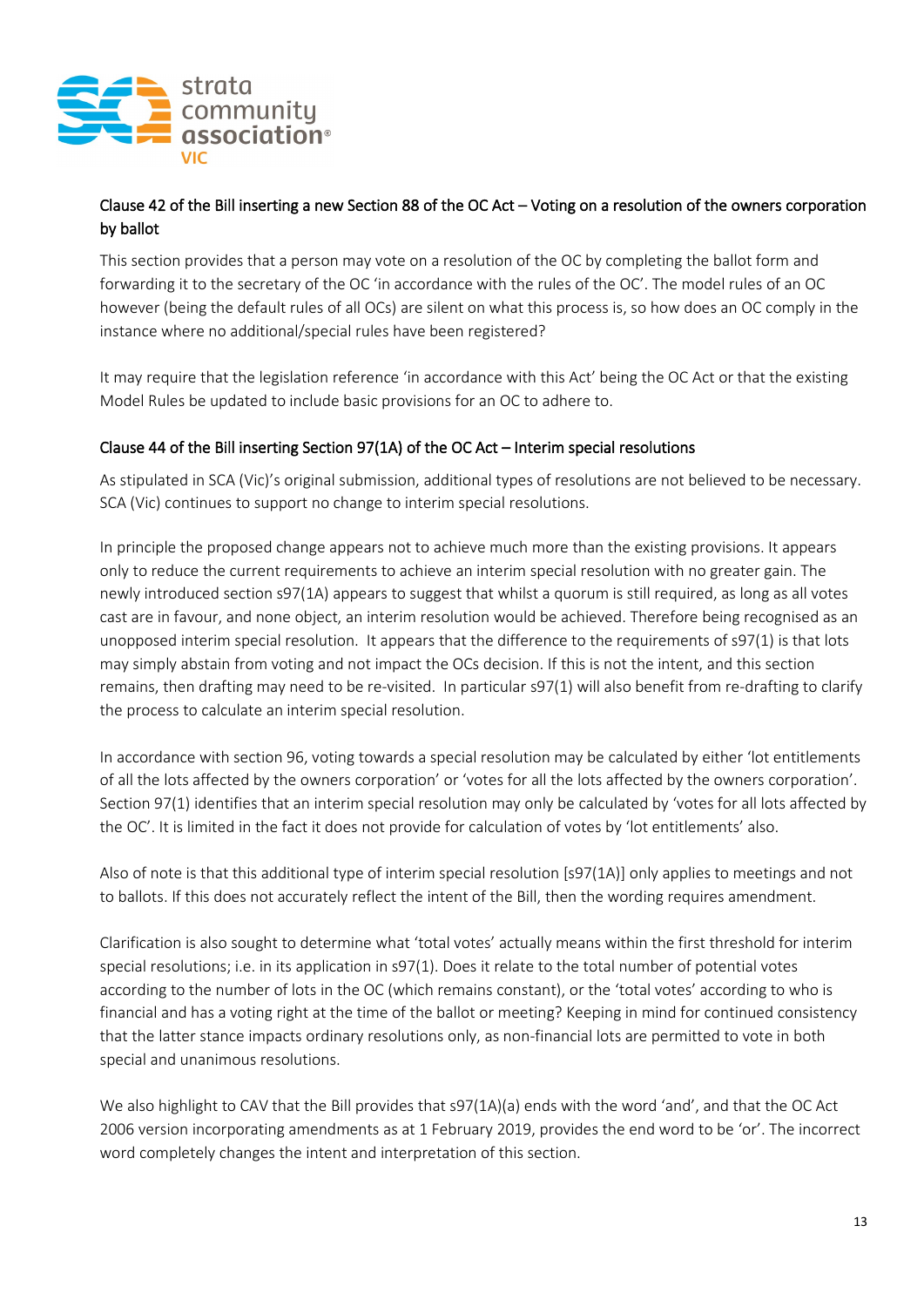

Use of the word 'or' would intend this type of interim resolution to not require that a quorum be present and work towards achieving outcomes in inactive OCs as per the summary of reform proposals. Although would require additional provision for determination of votes in favour.

Use of the word 'and' as per the Bill purports to uphold the explanatory memorandum requiring a quorum to be present but the vote in favour to be unopposed.

#### Clause 45 of the Bill updating section 100 of the OC Act - Election of Committee

This section would benefit from clarification of the process for election to the committee; e.g. does it require a motion and votes for/against per nomination, proportionate representation, and/or preferential voting in an instance where more nominations are put forward then there are places on the committee.

#### Clause 51 of the Bill amending Section 119 (1) (1D) of the OC Act - Appointment and removal of manager

SCA (Vic) would welcome the option for OCs to enter into five year terms where a contract is being renewed; ensuring therefore that the OC, having been managed by the OC Manager for a term prior, is familiar with the service offered and is making an informed decision to re-appoint and gain the cost benefit.

A restriction on terms removes the power of an OC to negotiate a better fee for service for longer term contracts.

#### Clause 52 of the Bill introducing section 119A to the OC Act – Contract of appointment of manager

We urge CAV to re-consider this issue and permit automatic roll-over periods that extend at least until the next general meeting, as per industry practice. For small businesses, which are the majority of strata management businesses in Victoria, a month-to-month contract can be severely detrimental to the business operating costs and the retainment of staff. OCs can make the decision to re-appoint the manager for a further term and enter a new contract at the next meeting. An automatic rollover that extends for at least a three-month period will provide adequate time for management of staff redundancy, while at the same time providing adequate time for the committee to prepare a proper tender and selection process. One month is just too short a period for business management. SCA (Vic) continues to express strong concern that in essence, an OC has the ability to terminate a contract of appointment with only one months' notice where intention of renewal has not been given.

#### Clause 58 of the Bill inserting section 138B of the OC Act – Power to make rules regarding external alterations and other works affecting lot owners

The limitation to withhold reasonable consent to the installation of sustainable initiatives is an honourable concept that SCA (Vic) welcomes. Consideration may need to be given however to the drafting. Reference to 'on the exterior of lot' can vary in its application; i.e. whether it is giving a right to installations on private property or common property, which varies from property to property and is determined solely by the surveyors drafting of the plan of subdivision. The explanation of 'sustainability item' may also be limiting in its description; i.e. it should also include tanks, window films, etc.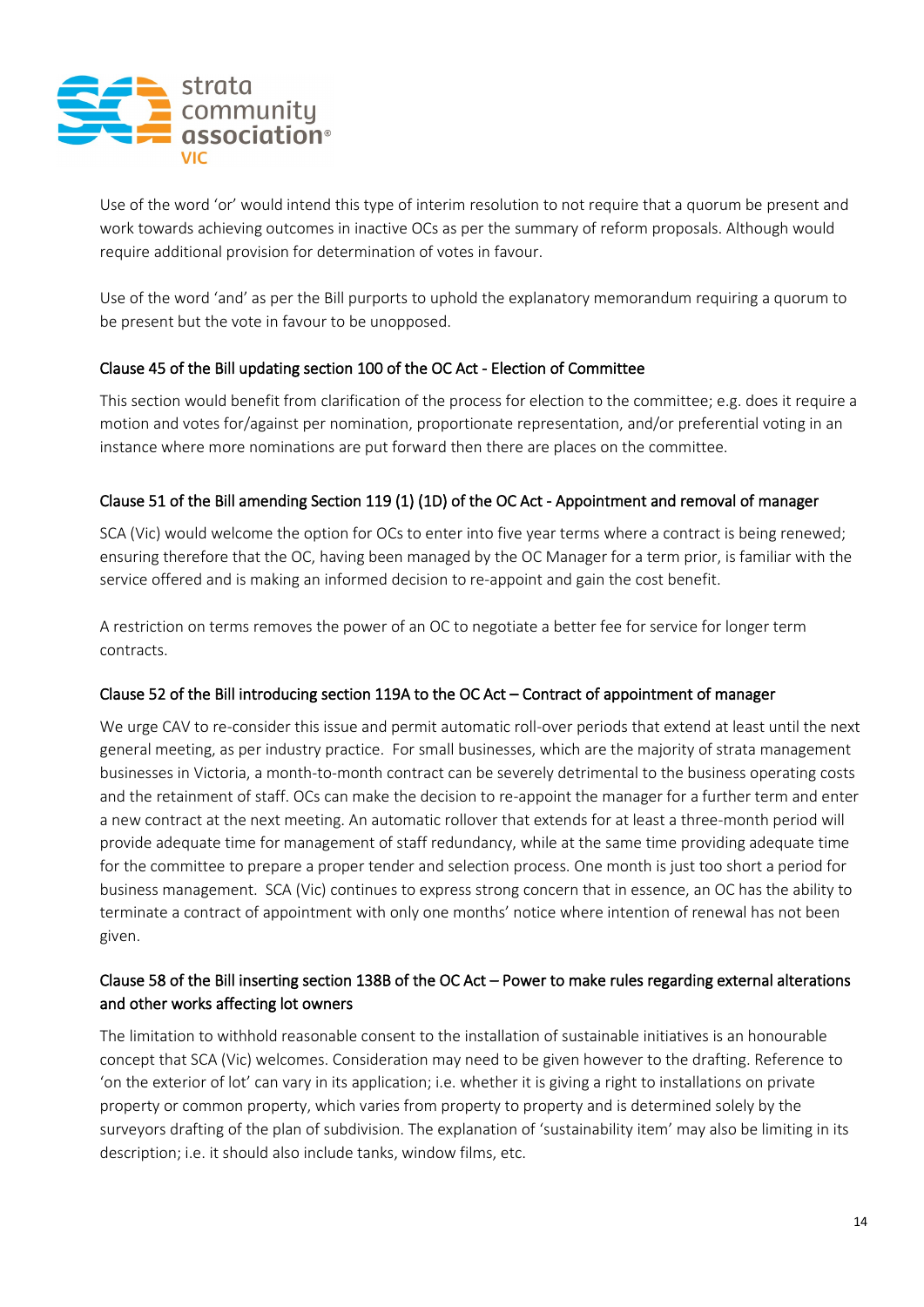

#### Clause 60 of the Bill inserting section 141A of the OC Act – Occupier to ensure invitees comply with rules

SCA (Vic) welcomes the introduction of this new clause to the OC Act to clearly identify an occupier's responsibility for the behaviour of their guests.

We do however note that the drafting falls short of working comprehensively towards resolving issues experienced by OCs when non-owner occupiers and/or their invitees behave badly; i.e. as there is no obligation on a lot owner to work alongside the OC to address the issues at hand.

We appreciate that it may not be fair for an OC to hold a lot owner physically or financially liable for the actions of their tenant and/or invitee, the landlord/lot owner is removed from liability to even support any process to address or resolve the dispute. The lot owner is the party that can hold the occupant accountable, i.e. in line with any rental agreement. The OC is not a party to any contractual obligations for use of the lot owner's apartment nor to be made aware of the occupant's name and/or any forwarding address in circumstances where the occupant is to vacate the lot. This limits the OCs ability to pursue resolutions to any such matters.

#### Clause 63 of the Bill inserting Section 150(2A) of the OC Act – Availability of register

SCA (Vic) welcomes the provision to prohibit a lot owners representative from requesting a copy of the register for a commercial purpose without the OC's consent. Clarity is sought however that the drafting of this section will not unintentionally prevent access by a lot owner's representative who is conducting a strata search on behalf of a potential lot owner to assist the purchase of a lot. The OC Act may benefit from a definition of 'commercial' in this regard. Similar provisions should be included within Section 146 of the OC Act providing availability to view and/or obtain copies of OC records.

#### Clause 87 of the Bill inserting section 27EA of the Subdivision Act 1988 - Initial owner to engage surveyor

SCA (Vic) appreciates the value of this new section being inserted into the Subdivision Act, but it may be that in its drafting, the requirement inadvertently limits the initial allocation of lot liability and lot entitlement in a plan to that prepared by a licensed surveyor.

The provision omits the engagement of other professionals, such as an expert quantity surveyor (with specialist skills in property economics, asset management and tax depreciation) and/or property valuer who may also be qualified to set units of lot liability and entitlement in owners corporations.

In determining that units of lot entitlement must be set on 'market value' it would appear that a qualified property valuer is required. Property Valuers are not licensed in Victoria. SCA (Vic) understands that further comments are to be provided by the Australian Property Institute (API representing Property Valuers) and Consulting Surveyors Victoria (CSV representing Consulting Surveyors) in this regard.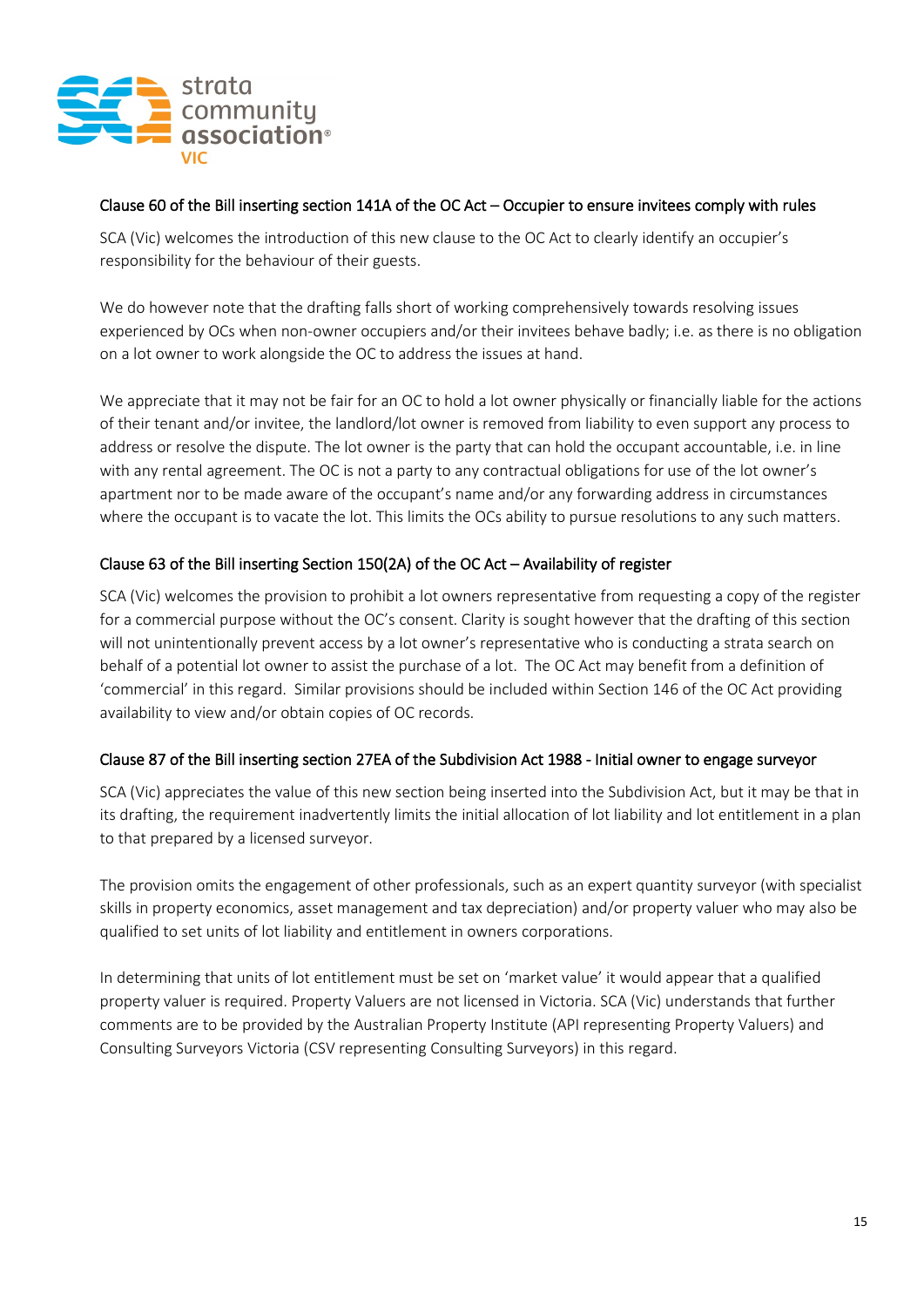

Listed below are suggestions from SCA (Vic) for the further consideration of CAV; to clarify/correct anomalies in the existing OC Act, that are yet to be addressed but require attention.

#### s59 Reinstatement and replacement insurance

Reference within subsection (1) to 'buildings on common property' is invalid when applied to plans of subdivision where depth and height limitations do not apply.

#### s97 What is a special resolution?

It is apparent that in practice, the provision for interim special resolutions, is being applied incorrectly by OCs, their Managers and potentially VCAT.

A revision of the wording and/or provision of FAQs as to the intent of this section would greatly support not only the correct application of this section, but also the further intent of the new provision 97(1A). Is it that where a quorum is present

- 50% of the attendees must vote in favour of the motion and less than 25% of attendees against; or
- 50% of the total votes of the OC must vote in favour and less than 25% of the total votes against.
	- o (Example, in an OC with 150 lots, a quorum is 75, but say 80 lot owners attend) according to dot points above for an interim special resolution to be achieved, which of the following is required;
- 40 (50% of 80) or more lot owners to vote in favour and less than 20 (25% of 80) against
- 75 (50% of 150) to vote in favour and less than 38 (25% of 150) against.

Clarification will assist define and is essential to allow correct interpretation of the threshold outlined in section 97 and referenced in new section 97(1A); in particular the terms 'total votes for all lots' and 'those votes'.

#### s81 Minutes of meetings

Is it the intent of the OC Act that minutes of a meeting (where there is a quorum present) are not distributed to all lot owners until the 12-15 month period after that meeting; i.e. currently only minutes of meetings where there is not a quorum present are required to be distributed to all Members. The only other obligation to distribute minutes (i.e. when a quorum is present) is for the minutes to be attached to the agenda of the next general meeting (some 12-15 months later). The suggested alternative is that minutes are distributed within the 3-4 week period following the meeting (where a quorum is present) and 14 day period without a quorum (as currently exists). This will enable all owners to be made aware of the decisions made that will affect them in the ensuing 12 month period. A statement may be included on the notice for the next meeting that a copy of the previous meeting's minutes can be made available upon request. A professionally managed OC may advise of any intranet site or the like, where access may be easily made available; also reducing printing and postage costs incurred by the OC.

#### s134 Address of new owners

Common challenges experienced by strata managers arise from the relaxed wording of this section of the OC Act. A vendor and purchaser is responsible to advise the OC of the name and address of the new owner within one month. This permits the advice to be handwritten, via post or email but in no formal document that confirms settlement has occurred and the named party is the rightful and legal owner. A new owner can turn up to a general meeting without having notified the OC of their purchase and expects to have a voting right, arrears start to accrue and cause angst when the new owner and their address is finally identified and receives the accumulated fees. It is also of concern that an OC relies on this information as provided, and VCAT determines that fee notices are invalid as the named entity is inconsistent with the title to the property or the inaccuracy of the last known address of the lot owner.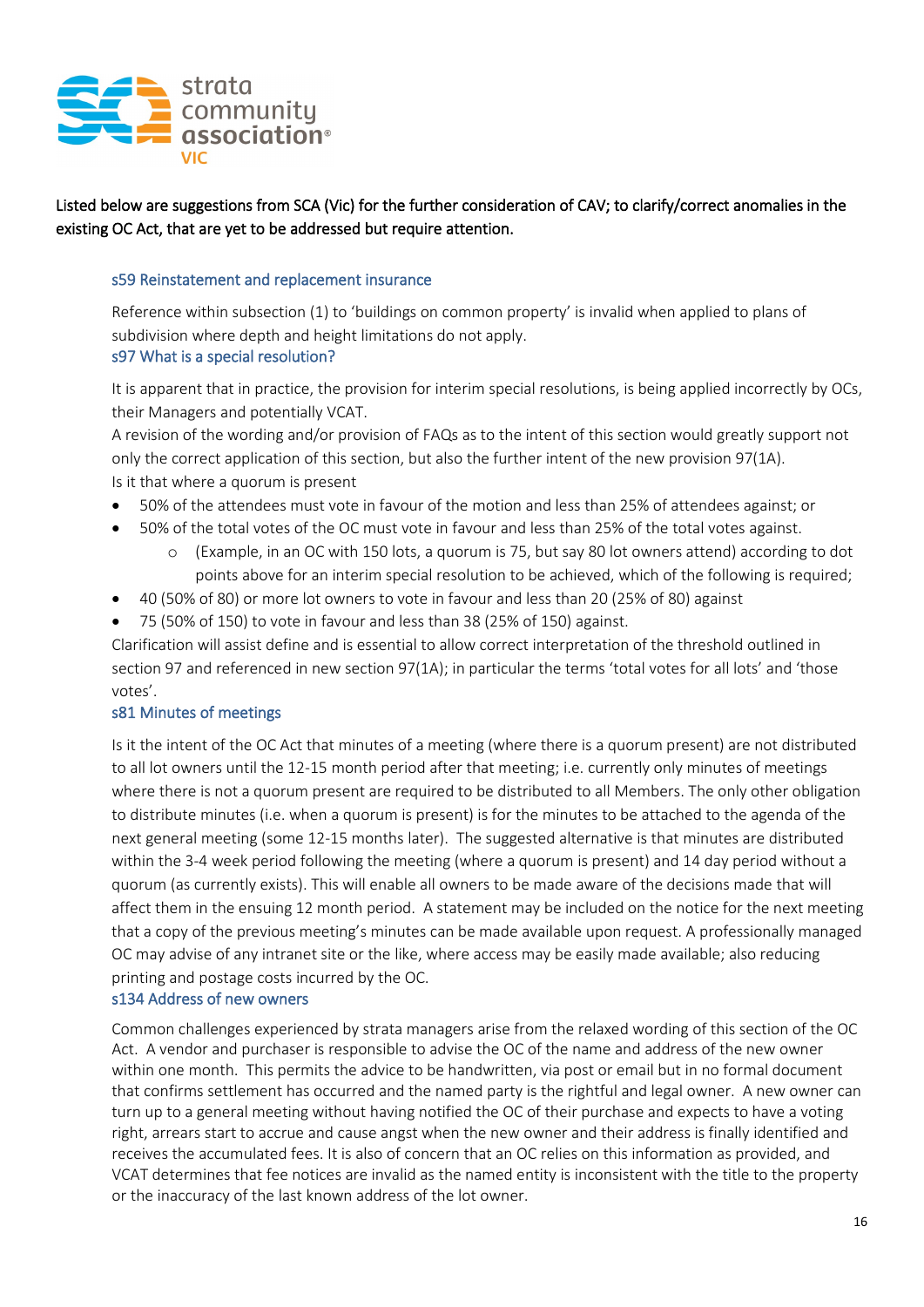

A potential solution to this issue may be the inclusion of a requirement (within the relevant Act) that the Notice of acquisition and disposition be provided to the OC at settlement. SCA (Vic)'s involvement to streamline this process is welcomed at any stage of the legislative review process and with relevant parties; i.e. PEXA processes, Sale of Land Act etc.

Dispute resolution

Whilst an OC is given the authority to receive complaints and manage disputes, the OC is not empowered to engage proactively in activities to build community to work towards minimising disputes in the first instance. Owners corporation laws completely fail to recognise a role for an owners corporation to actively build a sense of community within a OC development. The consequence of this is to deny the owners corporation the right to spend money on this activity. To overcome this problem rules and other workaround solutions must be used to expand the functions of an owners corporation to include community building. The functions to be expanded to include:

- Strategic Planning 5 to 10-year plan, to assess their current reality, identify existing challenges and brainstorm, discuss and ultimately create a forward-looking vision of the community's future.
- Develop community spirit and the ability to encourage interest groups, provide seed funding to those groups.

## SCA (Vic) recommends the Act be changed to expand the functions of an owners corporation to include community building.

A number of large master plan communities consisting of 2000 to 4000 lots have been completed and many are in development stage. Very few are being created with a sense of community or a vision of what that sense of community is. The result is a large number of residents living together in separation without a common goal and "us and them" fractions between limited OCs, tenants and owners, the unlimited OC and developers (particularly in a staged development). Planning permits include obligations for owners corporations to manage public open space, encourage community use in the public open space and manage heritage buildings and facades and provide access to historical societies to engage in the community.

The opposite is also happening, whereby the developer puts in place community initiatives which they fund and administer until handover. The OC then has all the social fabric but no power to continue. These initiatives are broad, including activities such as dog training classes, health and well-being activities, community vegetable gardens, learn to fish etc. and aren't limited to a Christmas tree or party.

Owners corporations of the future are not only a vehicle for embedded energy networks, decentralised water systems, marina management, and luxury resort management; they also have a social obligation. They will be the preferred choice of living for those over 55 years, families, DINKS, singles, immigrants, low income and high income, a real social mixing pot.

Maintaining social harmony will be and should be a priority.

## Disability discrimination law and strata

SCA (Vic) strongly urges CAV to address and amend the law so that owners corporations are not deemed 'service providers' under the Equal Opportunity Act 2010 (Vic).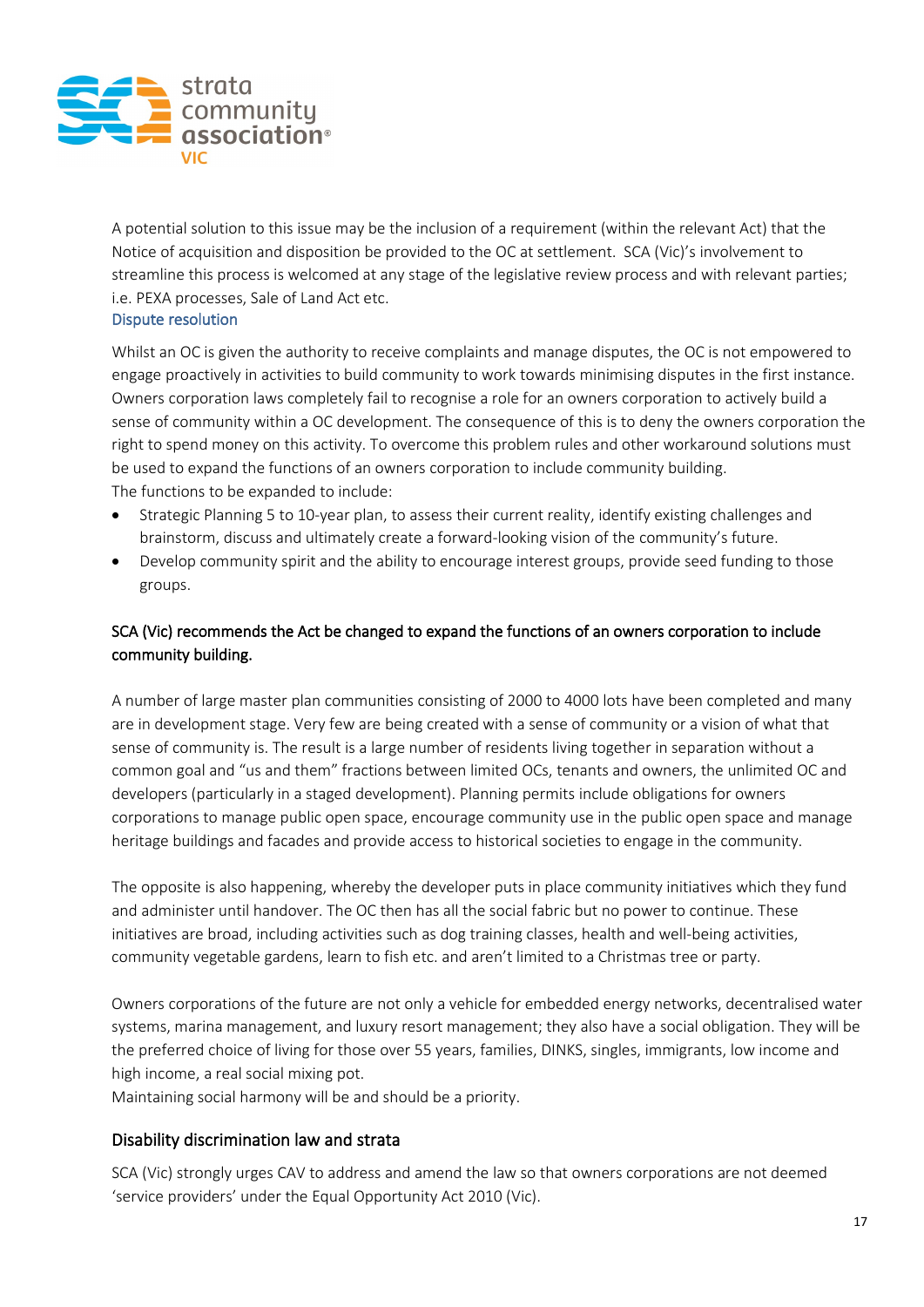

There was an important recent decision with respect to this definition; in that it identified owners corporations as such 'service providers' and accordingly as the responsible entity that needs to make, and pay for, reasonable adjustments for disability.

As CAV understands the common property of an owners corporation is not public property nor is it to be made automatically available to the public to access. It is the private property of the owners corporation; being shared by all lot owners. Even within multiple owners corporations not all members of the unlimited OCs are given rights to automatically enter property of the limited owners corporations, or one limited OC of another. As such the OC should not be deemed a 'service provider' under the Equal Opportunity Act.

In terms of who should bear the financial burden, it is not fair that it is borne by someone's neighbours. Rather, the law should be clarified/changed such that instead it is a government responsibility to provide services and contribute funds, where financial support is needed. [Compare vis-à-vis detached houses]

#### TENANTS AND OCCUPANTS REGISTER

SCA (Vic) is lobbying for an Owners and Occupiers Register to ensure the people habituating in the affected property, and adjoining properties, are contactable. Tenants, owners friends and relatives and sub-letting arrangement, short stay rental such as AirBnB need to be advised in a timely and effective manner about all risks and issues with essential services, such as gas and water problems which have immediate effect, as well as building structural and materials defects. This will also assist with recalls of appliances and faulty products.Until Lacrosse, only Lot Owners could be notified in case of emergency or evacuation. In practice, many owners are absentee, particularly in buildings under the remit of CSV. Regulatory changes enabled Owners Corporation Managers to be advised by fire safety, regulators, councils, to contact Lot Owners. We urge the Minister to begin consultation on the establishment of the register urgently.

## **CONCLUSION**

SCA (Vic) predominantly represents managers of owners corporations and provides feedback on the operational aspect of the OC Act, SCA (Vic) with the support of its members strive to improve standards for the industry as a whole. We trust this is acknowledged in consideration of our comments, which seek to achieve a greater balance of existing inequities and improve protections for owners corporations and their members.

The content above is provided as feedback to the changes proposed, both in principle of the intent of the changes as well as technical issues worthy of your consideration within this review.

SCA (Vic) is extremely pleased that the government has, on balance, acknowledged and agreed with many of our policy positions which strive to improve not only application of the legislation but also improve protections for OCs and their members.